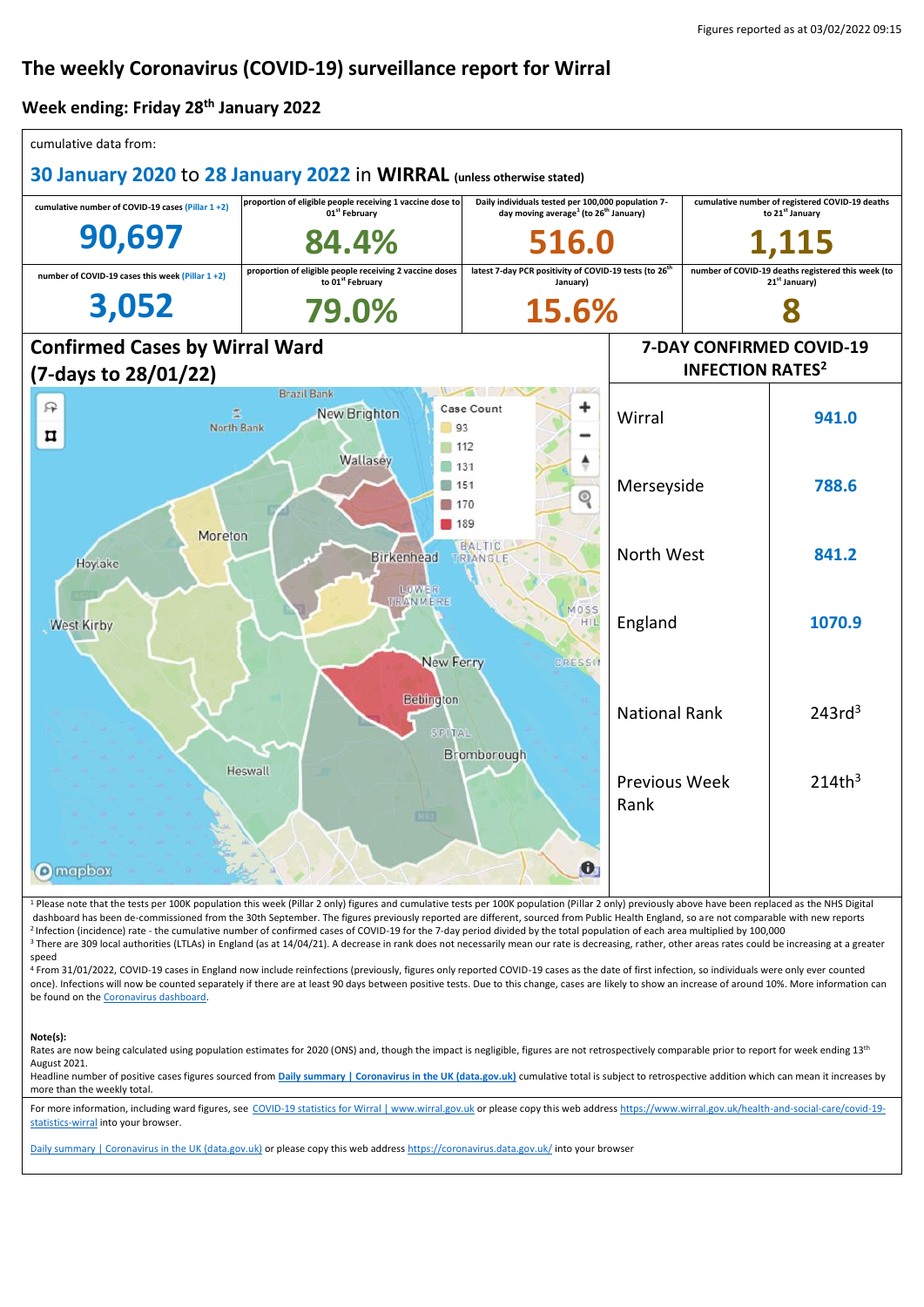## **The weekly Coronavirus (COVID-19) surveillance report for Wirral**

#### **Week ending: Friday 28th January 2022**